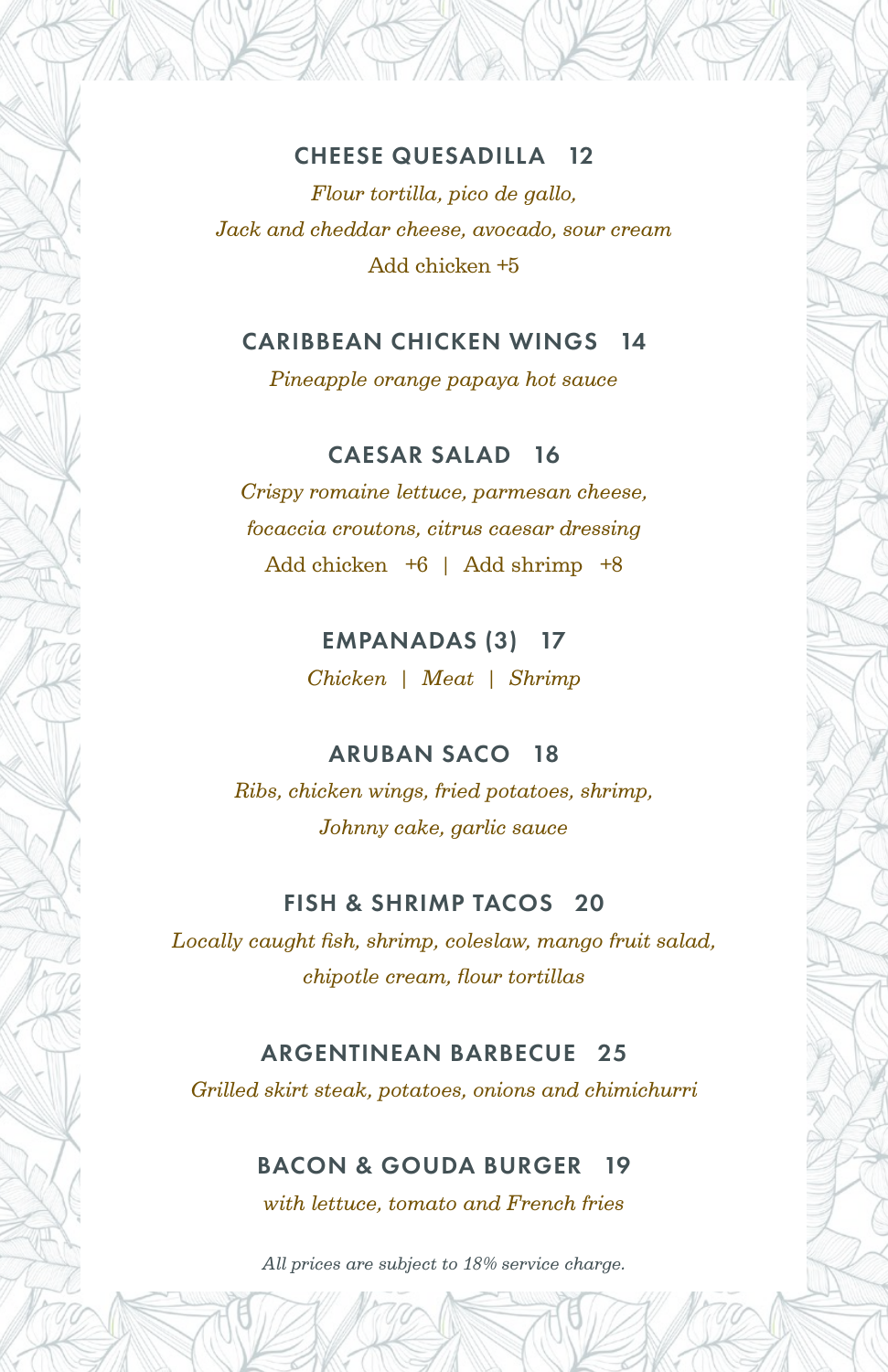## COCKTAILS

THE ARUBA-TINI 14 *Bacardi Superior Rum, Absolut Vodka, Crème de Banana, tropical juices*

#### AQUA ALOE COCKTAIL 12.50

*Aloe vera juice, Hendrick's Gin, lime juice, fresh mint, topped with tonic*

THE PERFECT STORM 13 *Bacardi Gold Rum, squeeze of lime, ginger beer*

#### RAVENOUS PINEAPPLE 13

*Sauza Blue Agave Tequila, pineapple juice, fresh mint, topped with prosecco*

### LIME IN THE COCONUT 13

*Absolut Vanilla Vodka, Malibu Coconut Rum, cream of coconut, pineapple, lime*

#### WATERMELON MOJITO 13

*Bacardi Silver Rum, fresh watermelon juice, lime, mint*

#### ESPRESSO MARTINI 14

*Absolut Vanilla Vodka, Kahlua, Fair Coffee Liqueur, freshly brewed espresso*

#### NEW FASHIONED 14

*Buffalo Trace Bourbon, natural orange oils, Luxardo maraschino cherries, dash of orange bitters*

BUFFALO MULE 14 *Buffalo Trace Bourbon, lime juice, ginger beer*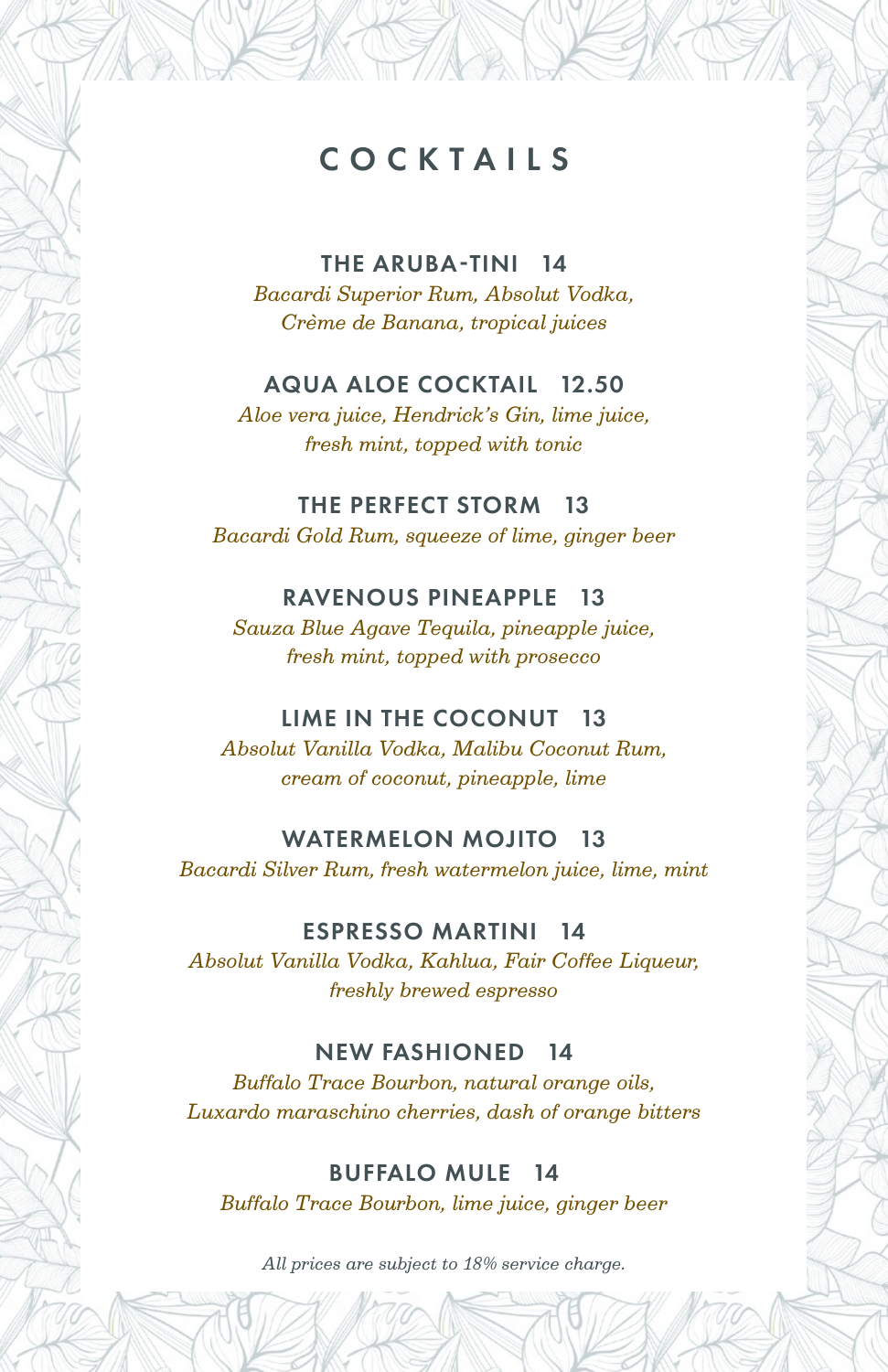*Wonderful concoctions made by your favorite bartenders.*

### J.P.'S TRUPIAL 13

*Colorful concoction made with Tito's Vodka, Malibu, passion fruit and mango juice and Blue Curaçao*

#### ELVIN'S KOMKOMBER STOBA 13

*Hendrick's Gin topped with a homemade cucumber, rosemary and lime soda!*

### RAMON'S PINK KITTY MARTINI 13

*Hendrick's Gin, Fair Açai Liqueur, lime juice, aloe vera juice with a dash of syrup… Meow!*

### TICO'S MINT BUFFALO 14

*Buffalo Trace Bourbon, Luxardo Liqueur, Crème de Menthe Liqueur*

### RODDYMAR'S ARUBAN SPICE & EVERYTHING NICE 13

*Malibu Rum, Tito's Vodka, mango purée, dash of local pica de papaya hot sauce*

### PALM BEACH MULE 15

*Tito's Vodka, Cointreau, pomegranate, ginger beer*

### SUNSET MARGARITA 14

*Sauza Silver Tequila, St-Germain*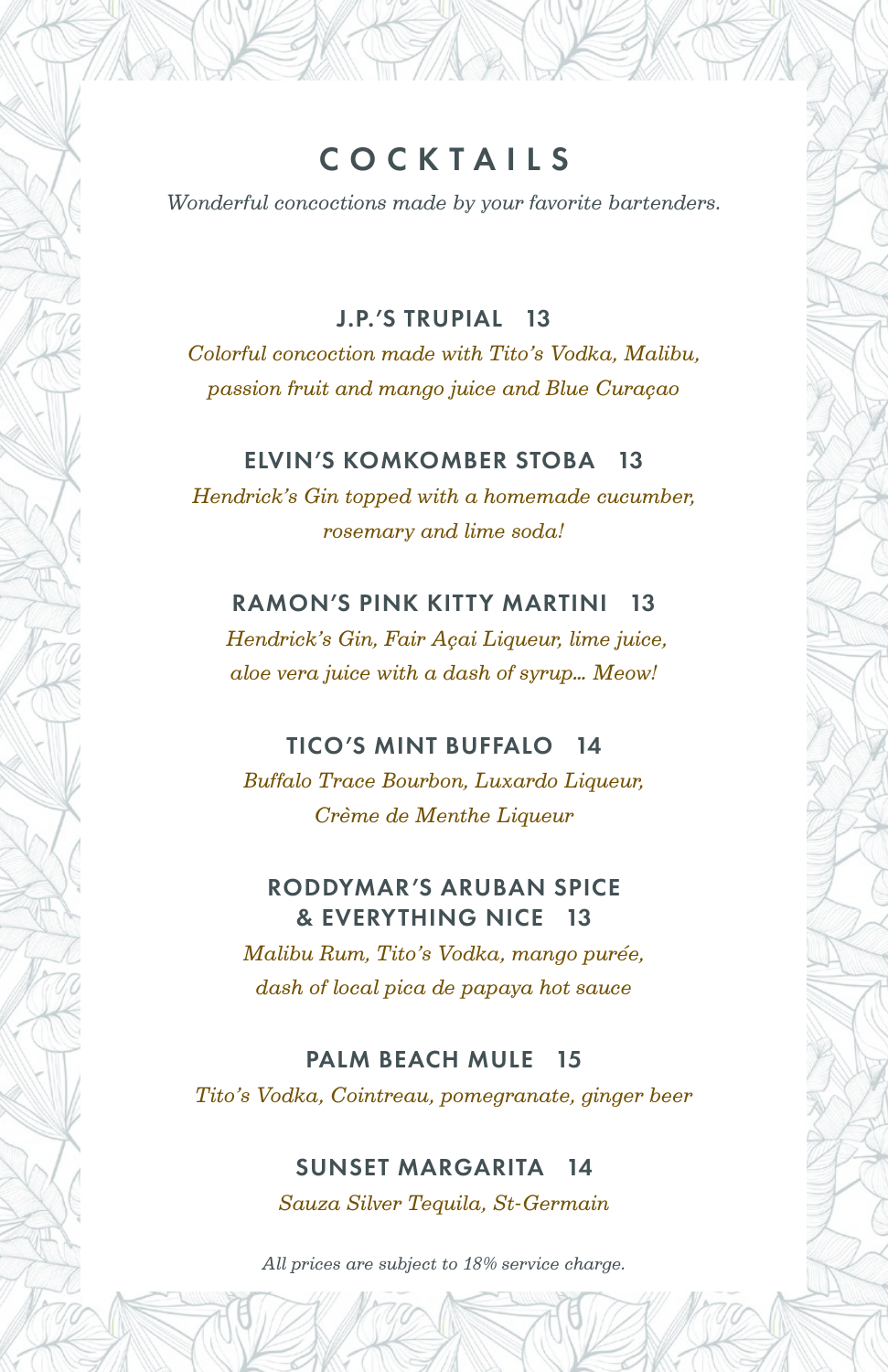## BEER & CRAFT BEER

LOCAL BEER 7 IMPORTED BEER 8.50 CRAFT BEER 10.50

## N O N - A L C O H O L I C REFRESHERS

#### GINGER LEMONADE 8

*Freshly squeezed lemon, house made ginger syrup, mint, agave nectar*

#### NO-JITO 8

*Apple juice, mint, freshly squeezed lime, club soda*

## DESSERT

TRIPLE CHOCOLATE TORTE 13 *Dark, milk and white chocolate ganache*

> CRÈME BRÛLÉE 14 *Coffee • Chocolate • Vanilla*

#### NEW YORK CHEESECAKE 13